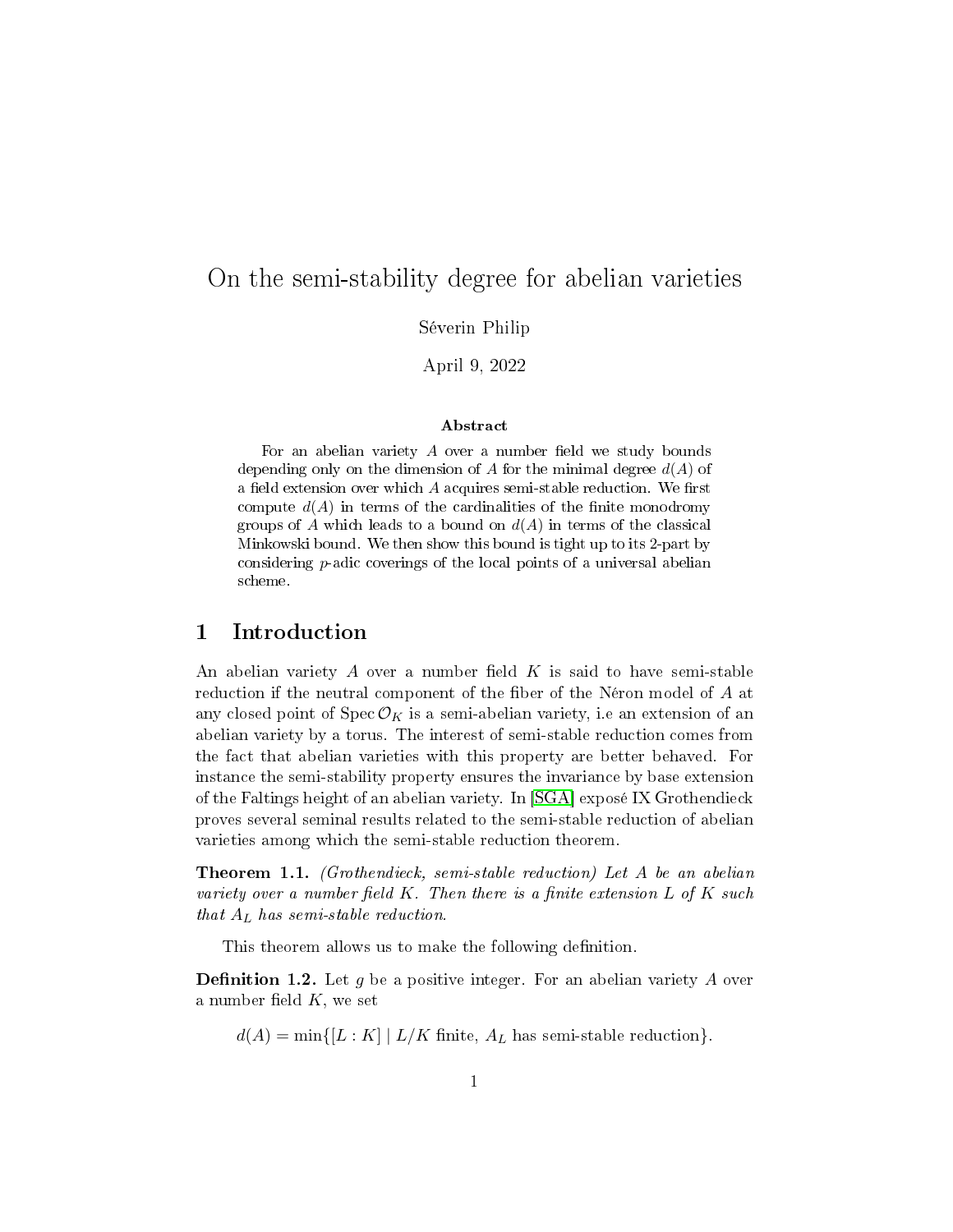For a number field  $K$ , we set

$$
d_g(K) = \operatorname*{lcm}_{B/K \text{ p.p. dim } B=g} d(B)
$$

where p.p. stands for principally polarised. And finally we set

$$
d_g = \sup_{\dim B = g} d(B),
$$

the supremum being taken over all abelian varieties of dimension  $q$  over some number field.

We prove that the lowest common multiple  $d_q(K)$  for any number field K is realized as the value  $d(A)$  of some abelian variety A over a number field  $L/K$ .

<span id="page-1-1"></span>**Theorem 1.3.** For any number field  $K$  and nonzero integer g there is a finite extension  $L/K$  with a principally polarised abelian variety  $A$  of dimension  $g$ over L such that

$$
d(A) = d_g(K).
$$

In a previous work  $[Ph]$ , we built for every positive integer  $g$  (using wild finite monodromy, see below) and for each odd prime  $p$  a  $(CM)$  abelian variety  $B_p$  of dimension g over a number field  $K_g$  such that the p-adic valuation of  $d(B_p)$  is given by

$$
r(g,p)=\sum_{i=0}^\infty\lfloor\frac{2g}{p^i(p-1)}\rfloor.
$$

The numbers  $r(g, p)$  together form the Minkowski bound

$$
M(2g) = \prod_p p^{r(g,p)}
$$

which is also given by the lowest common multiple of the cardinalities of the finite subgroups of  $GL_{2q}(\mathbf{Q})$ .

This leads to the following result.

<span id="page-1-0"></span>**Theorem 1.4.** Let  $g$  be a positive integer. Then there is an abelian variety A of dimension g over some number field such that

$$
\frac{M(2g)}{2^{g-1}} = d(A).
$$

Furthermore we have the inequalities

$$
\frac{M(2g)}{2^{g-1}} \le d_g \le M(2g).
$$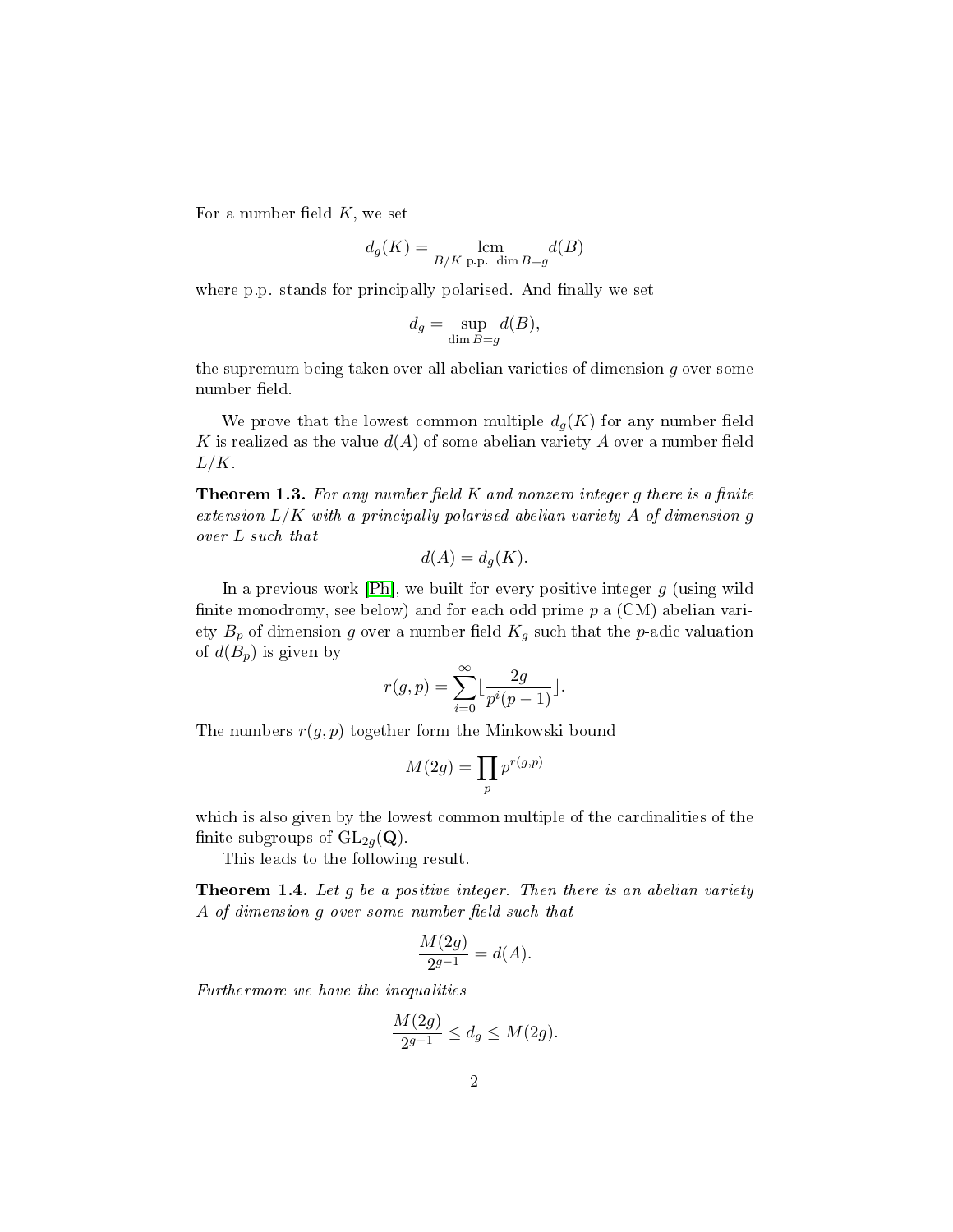Both these results will be obtained from a more technical statement, namely Theorem [4.2.](#page-13-0)

The main interest of the second theorem is to give an almost sharp estimate for  $d_q$ . Note also that the upper bound given here is a strong improvement from the most commonly used one  $d_g \leq$  Card  $GL_{2g}(\mathbf{Z}/12\mathbf{Z})$  which can be deduced from Proposition 4.7 of [\[SGA\]](#page-15-0) exposé IX. Indeed, this can already be seen on the first values

$$
\begin{array}{c|c|c|c} g & 1 & 2 & 3 & 4 \\ \hline M(2g) & 24 & 5760 & 2903040 & 1393459200 \\ \text{Card GL}_{2g}(\mathbf{Z}/12\mathbf{Z}) & 4608 & \simeq 3.2 \times 10^{16} & \simeq 1.2 \times 10^{38} & \simeq 1.9 \times 10^{68} \end{array}
$$

but also from the asymptotics  $\lim_{n\to\infty} \left(\frac{M(n)}{n!}\right)$  $\frac{I(n)}{n!}$ <sup>1/n</sup>  $\simeq$  3.4109 (see [\[Ka\]](#page-15-2)) and

$$
\lim_{n\to\infty} (\operatorname{Card} GL_n(\mathbf{Z}/12\mathbf{Z}))^{1/n^2} = 12.
$$

We now briefly expose the content of this paper. We first relate  $d(A)$ to the finite monodromy groups of  $A$ , where  $A$  is an abelian variety over a number field K. These groups, which represent the local obstruction to semi-stable reduction, were first introduced by Serre in the case of elliptic curves in [\[Se\]](#page-15-3) and generalized by Grothendieck to any dimension in [\[SGA\]](#page-15-0). For a non-archimedean place v of K we denote by  $\Phi_{A,v}$  the finite monodromy group of A at v. Let  $\Sigma_K$  be the set of non-archimedean places of K, then we get the following formula

<span id="page-2-0"></span>
$$
d(A) = \lim_{v \in \Sigma_K} \text{Card } \Phi_{A,v}.
$$
 (1)

This with the divisibility bound Card  $\Phi_{A,v}$  |  $M(2g)$  proved by Silverberg and Zarhin in [\[SZ\]](#page-15-4) yields the upper bound of Theorem [1.4](#page-1-0) through the divisibility relations

$$
d(A) | M(2g) \text{ and } d_g | M(2g).
$$

The relation between finite monodromy groups and  $d(A)$  also opens a way to build abelian varieties with maximal  $d(A)$  knowing only local data which is done by Theorem [4.2.](#page-13-0) In order to achieve this we look at the geometric behavior of nite monodromy groups in families of abelian varieties. More precisely we study their variation in the fibers of abelian schemes  $A \rightarrow S$ . We are able to replace the abelian scheme  $\mathcal A$  by its  $\ell$ -torsion subscheme which is a finite étale cover of S. This comes from the fact that the finite monodromy groups of A can be read on the Galois action on the  $\ell$ -torsion given  $\ell$  is a prime big enough (see Proposition [2.2\)](#page-4-0). For such a cover we show that the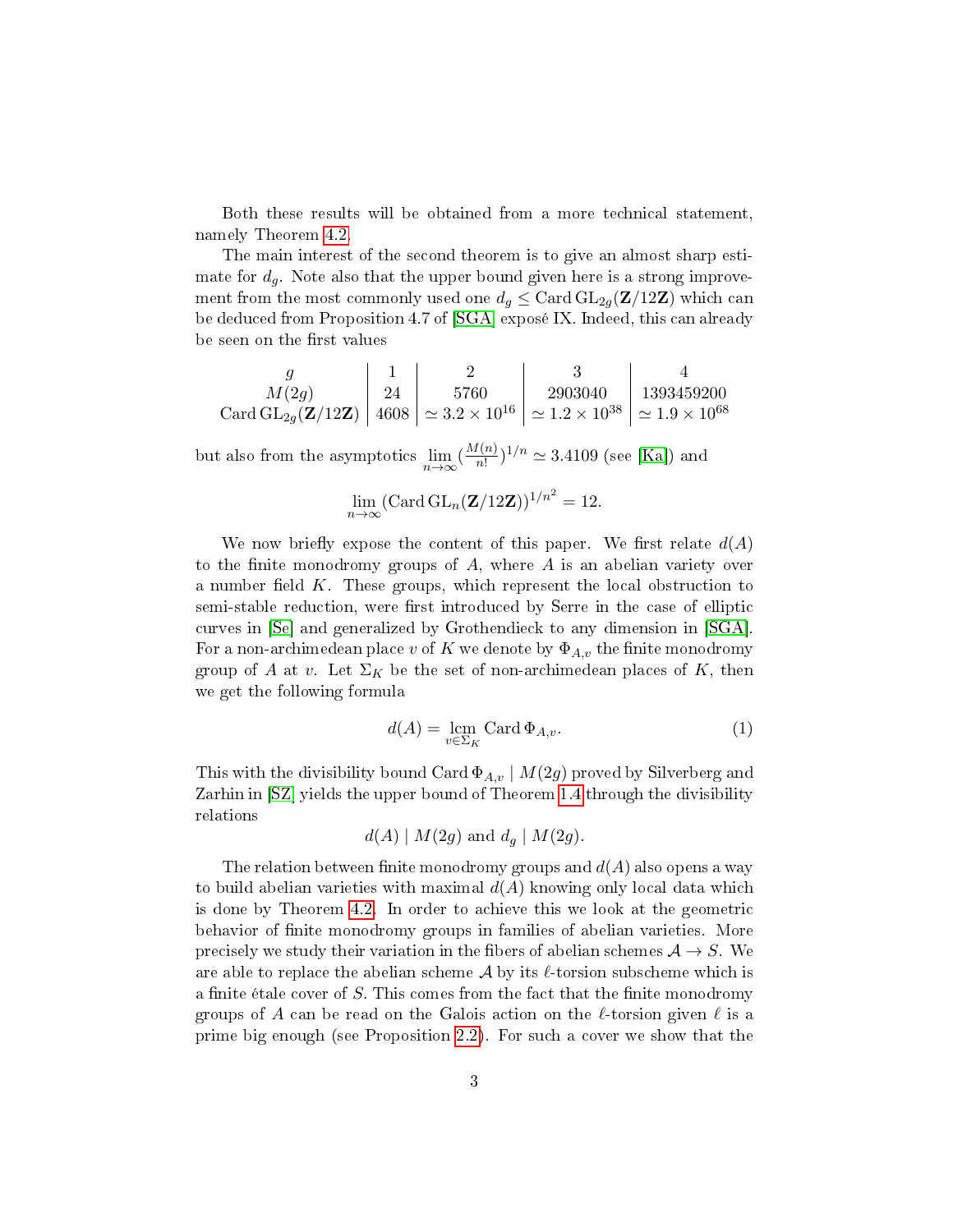image of Galois in its fibers is locally constant for the  $v$ -adic topologies and so are the finite monodromy groups in the fibers of abelian schemes. To recover a global object from this situation we thus require some results on weak approximation on the base scheme.

We wish to apply these results to a universal abelian scheme for abelian varieties of a given dimension  $g$ . A substitute to such a scheme is con-structed in Chapter 7 of [\[GIT\]](#page-15-5). The base  $H<sub>q</sub>$  of this abelian scheme provided by Mumford is a moduli space for principally polarised abelian varieties of dimension g with some rigidification. It is not known whether  $H<sub>q</sub>$  satisfies weak approximation or not. To remedy this issue we use a result of Ekedahl on Hilbert's irreducibility theorem for finite étale covers which allows us to solve our weak approximation problem up to some uncontrolled finite field extension. This last part explains the presence of the field  $L$  in Theorem [1.3.](#page-1-1) As a consequence we also obtain a form of local-global principle for finite monodromy groups.

## 2 Finite monodromy groups and  $d(A)$

### 2.1 Local situation

In this section  $A$  is an abelian variety over a local field  $K_v$  with valuation v of residue characteristic  $p$ . Let us denote by  $K_v^{\text{un}}$  the maximal unramified extension of  $K_v$  and  $I_{K_v}$  its absolute Galois group. It follows from [\[SGA\]](#page-15-0) exposé IX section 4.1 and Grothendieck's Galois criterion for semi-stability that for an abelian variety  $A$  over  $K_v$  there is a smallest extension  $(K_v^{\text{un}})_{A,s}$ of  $K_v^{\text{un}}$  over which  $A$  acquires semi-stable reduction. Its Galois group is  $\Phi_{A,v}$ by definition. In particular if  $L_v$  is an extension of  $K_v$  then  $A_{L_v}$  has semistable reduction if and only if  $(K_v^{\text{un}})_{A,s} \subset L_vK_v^{\text{un}}$ . Here we first show that we can descend the extension  $(K_v^{\mathrm{un}})_{A,s}/K_v^{\mathrm{un}}$  to an extension of the same degree over  $K_v$  over which A acquires semi-stable reduction. This is done at the cost of the Galois property of  $(K_v^{\text{un}})_{A,s}/K_v^{\text{un}}$ .

<span id="page-3-0"></span>**Lemma 2.1.** There is an extension  $L_v/K_v$  of degree Card  $\Phi_{A,v}$  such that  $A_{L_v}$  has semi-stable reduction. Moreover, if  $L_v/K_v$  is a finite extension such that  $A_{L_v}$  has semi-stable reduction then Card  $\Phi_{A,v}$  divides the ramification index of  $L_v/K_v$ .

*Proof.* By section 4.1 of [\[SGA\]](#page-15-0) expose IX the extension  $(K_v^{\text{un}})_{A,s}$  is Galois over  $K_v$  and we have an exact sequence

$$
1 \longrightarrow \Phi_{A,v} \longrightarrow \text{Gal}((K_v^{\text{un}})_{A,s}/K_v) \longrightarrow \widehat{\mathbf{Z}} \longrightarrow 1.
$$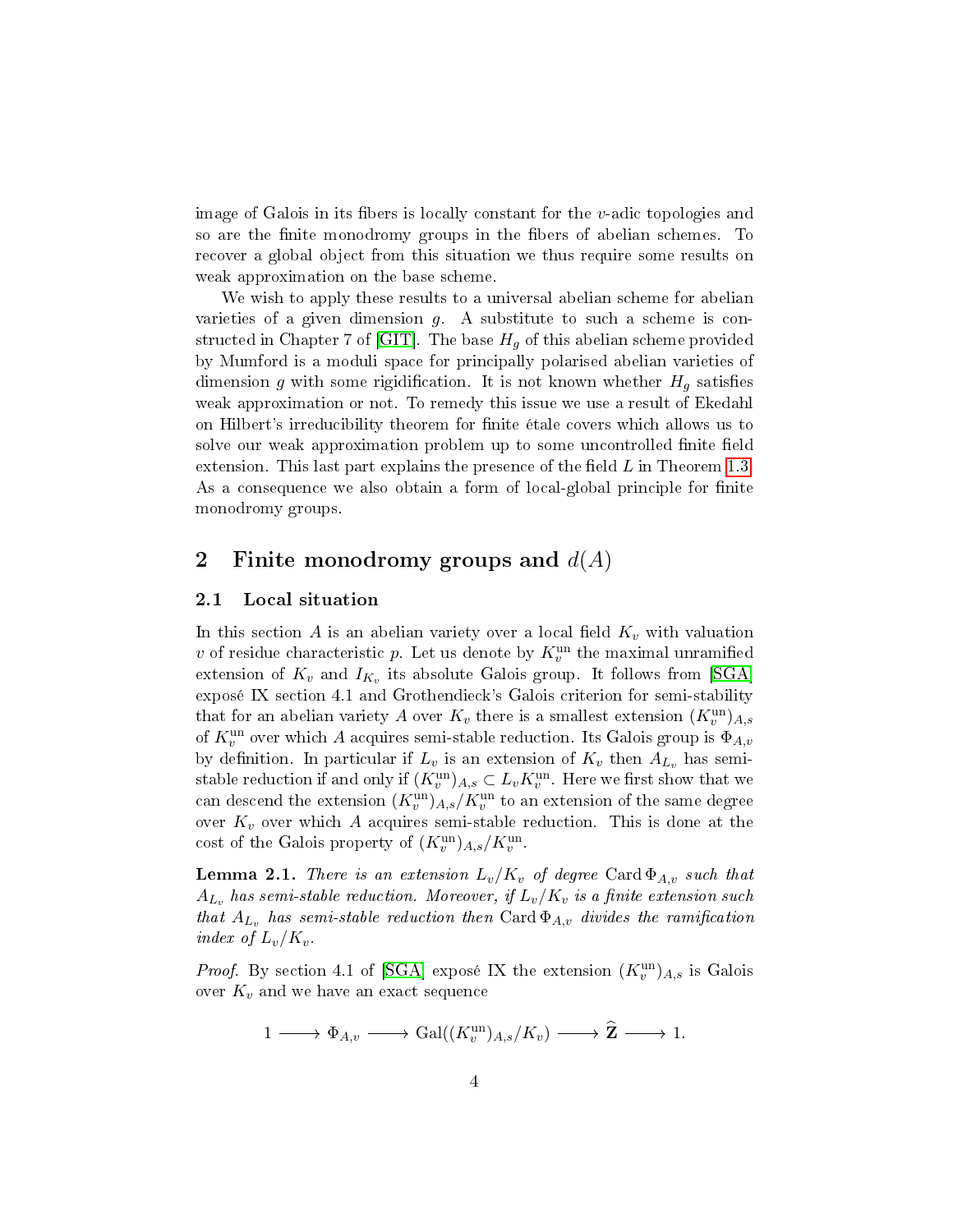As  $\widehat{\mathbf{Z}}$  is projective (see proposition 5.2.2 of [\[W\]](#page-15-6)) this sequence admits a splitting s. The subgroup  $H = s(\mathbf{Z})$  is closed as the continuous image of a compact, verifies  $H \cap \Phi_{A,v} = \{1\}$  and is of index Card  $\Phi_{A,v}$ . It is therefore an open subgroup and corresponds to an extension  $L_v/K_v$  of degree Card  $\Phi_{A,v}$ . Moreover we have  $L_v K_v^{\text{un}} = (K_v^{\text{un}})_{A,s}$  by construction so that  $A_{L_v}$  has semistable reduction.

For the second part of the theorem, let  $L_v/K_v$  be such that  $A_{L_v}$  has semistable reduction. Then we have Card  $\Phi_{A,v}$  |  $[L_v K_v^{\text{un}} : K_v^{\text{un}}]$  as  $(K_v^{\text{un}})_{A,s} \subset$  $L_v K_v^{\text{un}}$  so that the ramification index  $e(L_v/K_v) = [I_{K_v} : I_{L_v}]$  is divisible by Card  $\Phi_{A,v}$ .  $\Box$ 

The following proposition will enable us to recover the finite monodromy groups of the bers of an abelian scheme in the next section.

<span id="page-4-0"></span>**Proposition 2.2.** Let  $\ell > \max(2 \dim A + 1, p)$  be a prime number. The group  $\text{Gal}(K_v^{\text{un}}(A[\ell])/K_v^{\text{un}})$  is either  $\Phi_{A,v}$  or  $\Phi_{A,v} \times \mathbf{Z}/\ell \mathbf{Z}$ .

*Proof.* By Proposition 4.7 of [\[SGA\]](#page-15-0) expose IX we have  $(K_v^{\text{un}})_{A,s} \subset K_v^{\text{un}}(A[\ell])$ and by Proposition 3.5 of loc. cit. an element  $\sigma \in \text{Gal}(\overline{K_v}/(K_v^{\text{un}})_{A,s})$  acts unipotently with order 2 on  $A[\ell]$ . That is, if  $x \in A[\ell]$  we have  $(\sigma - id)^2(x) = 0$ and so  $\sigma^2(x) = 2\sigma(x) - x$ . We get  $\sigma^{\ell}(x) = \ell \sigma(x) - (\ell - 1)x = x$  as x is of  $\ell$ -torsion and that  $Gal(K_v^{\text{un}}(A[\ell])/(K_v^{\text{un}})_{A,s})$  is of exponent  $\ell$ . Hence this group is either trivial or  $\mathbf{Z}/\ell\mathbf{Z}$ .

In the first case Gal $(K_v^{\text{un}}(A[\ell])/K_v^{\text{un}}) = \Phi_{A,v}$  and we are done. In the second case, the prime divisors of  $\Phi_{A,v}$  are smaller or equal to  $2 \dim A + 1$ by the divisibility bound  $\operatorname{Card} \Phi_{A,v} \mid M(2\dim A)$  so that by choice of  $\ell$  the extension  $(K_v^{\text{un}})_{A,s}$  is linearly disjoint of the unique extension  $K_{v,\ell}^{\text{un}}$  of  $K_v^{\text{un}}$ of degree  $\ell$ . As  $K_v^{\text{un}}(A[\ell])$  is the unique extension of degree  $\ell$  of  $(K_v^{\text{un}})_{A,s}$ we get that it is the compositum  $(K_v^{\text{un}})_{A,s} K_{v,\ell}^{\text{un}}$  and so the statement on its Galois group follows.  $\Box$ 

### 2.2 Global situation

The main theorem of this section will follow from the study of the local situation and the following result of weak approximation for fields.

<span id="page-4-1"></span>**Proposition 2.3.** Let K be a number field and  $v_1, \ldots, v_n \in \Sigma_K$  be distinct places. Let  $L^{(v_i)}/K_{v_i}$  be finite extensions of the same degree  $d$ . Then there is an extension  $L/K$  of degree d such that there is a unique place  $w_i$  over  $v_i$ for each  $i \in \{1, \ldots, n\}$  and it verifies  $L_{w_i} \simeq L^{(v_i)}$ .

This result is proved similarly to other classical results of the same flavor, see for example chapter 6 of [\[Ri\]](#page-15-7) and specially Theorem 4.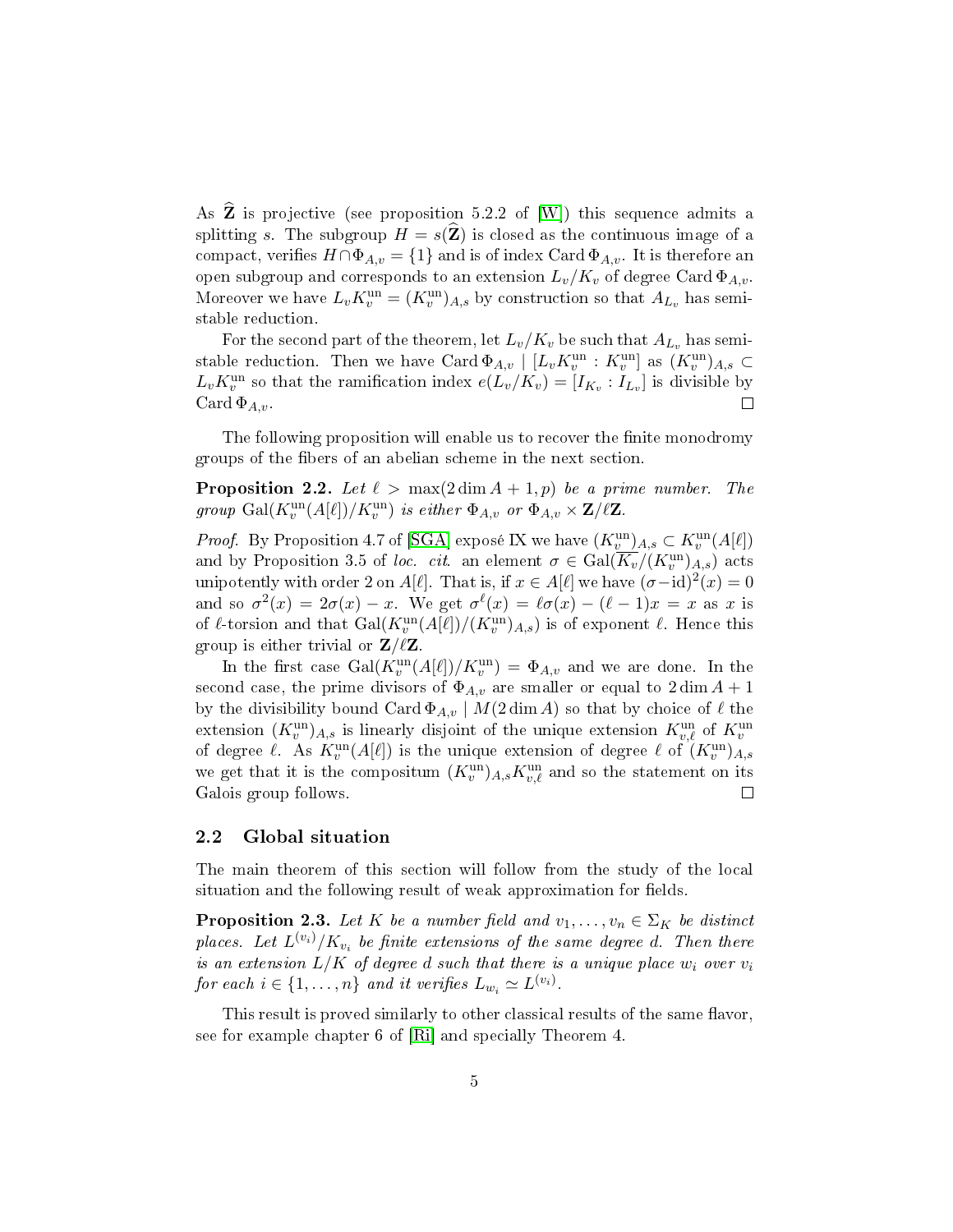<span id="page-5-0"></span>**Theorem 2.4.** Let A be an abelian variety over a number field  $K$ . Then there is an extension  $L/K$  of degree  $\,\mathrm{lcm}\,$  Card  $\Phi_{A,v}$  such that  $A_L$  has semistable reduction. Moreover if  $L/K$  is a finite extension such that  $A_L$  has semi-stable reduction then

$$
\operatorname*{lcm}\nolimits_{v \in \Sigma_K} \operatorname*{Card}\Phi_{A,v} \mid [L:K].
$$

*Proof.* Let  $d = \text{ lcm } \text{Can } \text{Card } \Phi_{A,v}.$  For  $v \in \Sigma_K$  such that A has not semistable reduction at v let  $d_v$  be such that  $d_v \cdot \text{Card} \Phi_{A,v} = d$ . By Lemma [2.1](#page-3-0) there is an extension  $L_v$  of  $K_v$  of degree Card  $\Phi_{A,v}$  such that  $A_{L_v}$  has semi-stable reduction. Let  $M_v$  be the unramified extension of  $L_v$  of degree  $d_v$ . Then  $M_v/K_v$  is of degree d and we can apply Proposition [2.3](#page-4-1) to the local extensions  $M_v/K_v$  for the places  $v \in \Sigma_K$  with  $\Phi_{A,v}$  non trivial. We get an extension  $L/K$  such that  $A_L$  has semi-stable reduction by construction.

Now let  $L/K$  be an extension such that  $A_L$  has semi-stable reduction. Then for every  $v \in \Sigma_K$  and every place w | v of L by Lemma [2.1](#page-3-0) we have

$$
Card \, \Phi_{A,v} \mid [L_w : K_v]
$$

so that  $d | [L : K]$  as the global degree is the sum of the local degrees.  $\Box$ 

Remark 2.5. As a consequence of the theorem we get the equality [\(1\)](#page-2-0) of the introduction  $d(A) = \operatorname*{lcm}_{v \in \Sigma_K}$  Card  $\Phi_{A,v}$ .

With the work of Silverberg and Zarhin we get the divisibility bound  $M(2q)$  as a corollary.

Corollary 2.6. Let A be an abelian variety of dimension g over a number field. We have the divisibility relations  $d(A) | M(2g)$  and  $d_q | M(2g)$ .

*Proof.* By Corollary 6.3 of [\[SZ\]](#page-15-4) we have the divisibility relation Card  $\Phi_{A,\nu}$  $M(2g)$  for any place  $v \in \Sigma_K$ . The corollary then follows directly from the equality

$$
d(A)=\lim_{v\in \Sigma_K}\operatorname{Card} \Phi_{A,v}
$$

 $\Box$ 

given by Theorem [2.4.](#page-5-0)

# 3 Some  $p$ -adic open coverings of abelian schemes

### 3.1 From finite étale covers of schemes to  $p$ -adic coverings

In this section  $K$  is a field. The goal here is to give a refined version of Krasner's lemma for finite étale covers as in [\[Po\]](#page-15-8) Proposition 3.5.74 for a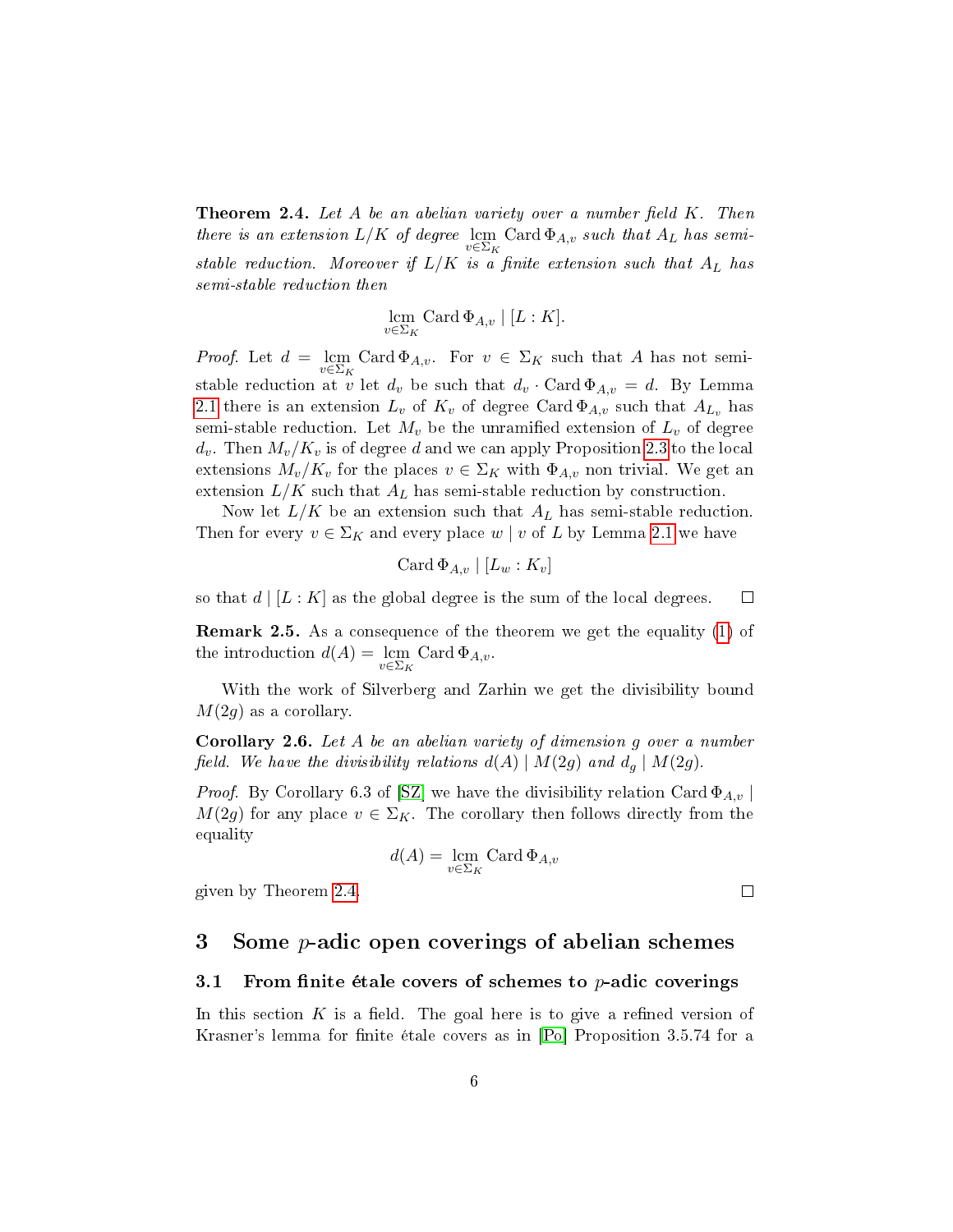local field  $L/K$ . We first recall the construction and properties of the Galois closure of a finite étale cover of a connected scheme.

**Proposition 3.1.** Let  $S' \to S$  be a finite étale cover of K-schemes with S connected. There is a Galois cover  $T \to S$  such that for every point  $s \in S(L)$ with  $K \subset L$  and  $\overline{s} \in S(\overline{L})$  a geometric point over s the following properties are satisfied.

- (i) The set  $\text{Hom}_S(T, S')$  is identified with the geometric fiber  $S' \times_S \overline{s}$  by any choice of a point in that fiber.
- (ii) The action of  $\text{Aut}_S T$  on  $S' \times_S \overline{s}$  by a choice as in (i) is faithful.
- (iii) The action of  $G_L = \text{Gal}(\overline{L}/L)$  on  $S' \times_S \overline{s}$  factors through  $\text{Aut}_S T$  by any choice as in  $(i)$ , i.e. it is given by a map

$$
\varphi_s\colon G_L\longrightarrow \operatorname{Aut}_S T
$$

and different choices of points in the fiber induces conjugated maps.

*Proof.* Let  $s \in S(L)$  and  $\overline{s} \in S(\overline{L})$  a geometric point over s. Let us denote by  $a_1, \ldots, a_n$  the elements of the set  $S' \times_S \overline{s}$  and let  $Y = S' \times_S \cdots \times_S S'$  the product being taken *n* times. The geometric point  $\overline{a} = (a_1, \ldots, a_n) \in Y \times_S \overline{s}$ lies over a point  $a \in Y$ . Let C be the connected component of Y containing a. Let  $p_1, \ldots, p_n$  be the projections  $Y \to S'$  and  $\iota: C \hookrightarrow Y$  the inclusion. These maps define *n* elements  $p_1 \circ \iota, \ldots, p_n \circ \iota \in \text{Hom}_S(C, S').$  Furthermore for  $i \in \{1, ..., n\}$  we have  $p_i \circ \iota(\overline{a}) = a_i$  so that the evaluation map

$$
\text{ev}_{\overline{a}}: \quad \text{Hom}_S(C, S') \quad \longrightarrow \quad S' \times_S \overline{s} \quad \text{if} \quad f(\overline{a})
$$

is surjective. As two finite étale covers from a connected scheme which coïncide on a geometric point are equal,  $ev_{\overline{a}}$  is also injective and thus a bijection.

We now prove that  $C$  is a Galois cover of  $S$ . First as  $C$  is connected the action of  $\mathrm{Aut}_S C$  on  $C\times_S \overline{s}$  is free. We show it is transitive. Let  $\overline{a'}\in C\times_S \overline{s}$ . As before the evaluation map

$$
\text{ev}_{\overline{a'}}: \quad \text{Hom}_S(C, S') \quad \longrightarrow \quad S' \times_S \overline{s} \quad \text{if} \quad f(\overline{a'})
$$

is injective hence bijective as the sets have the same cardinality. We also have that  $\text{Hom}_S(C, S') = \{p_1 \circ \iota, \ldots, p_n \circ \iota\}$  so we get  $\overline{a'} = (a_{\sigma(1)}, \ldots, a_{\sigma(n)})$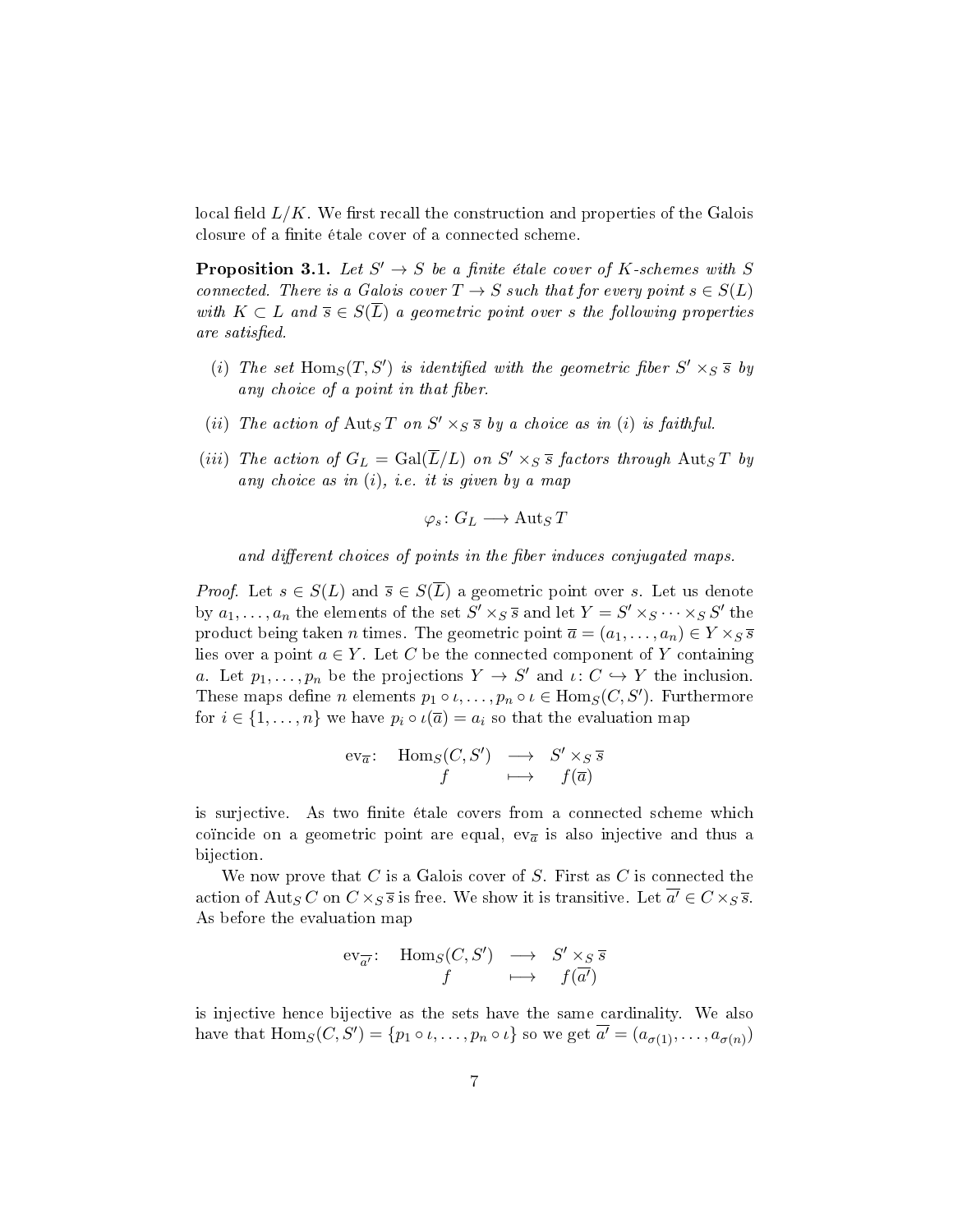for some permutation  $\sigma \in \mathfrak{S}_n$ . Now  $\sigma$  defines an automorphism of Y by permuting the factors and  $\overline{a'} \in \sigma(C)$  so that  $\sigma(C) = C$ . The permutation  $\sigma$ thus defines an automorphism of  $C$  which sends  $\overline{a}$  to  $\overline{a'}$  and so the action is transitive which proves that  $C$  is indeed Galois over  $S$ .

We now show that the action of  $\text{Aut}_S C$  on  $\text{Hom}_S (C,S')$  is faithful which gives (*ii*). Let  $g \in \text{Aut}_S C$  be such that g acts trivially on  $\text{Hom}_S(C, S')$ . It follows that for all  $i \in \{1, \ldots, n\}$  we have

$$
p_i \circ \iota(g(\overline{a})) = a_i
$$

so  $g(\overline{a}) = \overline{a}$  and  $g = id_C$ .

We check property *(iii)*. The action of  $G_L$  on  $C \times_S \overline{s}$  commutes to that of  $\text{Aut}_S C$  so that by the choice of a point in the geometric fiber it is given by a map  $\varphi_s: G_L \to \text{Aut}_S C$  as the latter action is free and transitive. Now as the following diagram commutes

$$
C \times_S \overline{s} \xrightarrow{\sigma} C \times_S \overline{s}
$$
  
\n
$$
\downarrow f \qquad \qquad \downarrow f
$$
  
\n
$$
S' \times_S \overline{s} \xrightarrow{\sigma} S' \times_S \overline{s}.
$$

the Galois action on  $S' \times_S \overline{s}$  is deduced from the action on  $C \times_S \overline{s}$  which yields  $(iii)$ .

It remains to see that this construction is independent of the point  $s \in S(L)$ . Let  $t \in S(L)$  and  $\overline{t} \in S(\overline{L})$  be another choice of L-point and geometric point. The same construction yields a Galois cover  $T$  of  $S$  with the same properties with regards to  $\bar{t}$ . As S is connected the cardinality of the geometric fibers of  $S' \to S$  is constant and every connected component of S' surjects onto S. Let  $S' \times_S \overline{t} = \{b_1, \ldots, b_n\}$  and assume without loss of generality that  $b_1$  and  $a_1$  lie over points in the same connected component of  $S'.$  Let  $\pi_1 \in \text{Hom}_S(T,S')$  be such that  $\pi_1(\overline{b}) = b_1$  for some  $\overline{b} \in T(\overline{L})$  and denote  $\pi_2, \ldots, \pi_n$  the other elements of  $\mathrm{Hom}_S(T,S')$ . The map  $\pi_1$  induces a surjection from  $T$  on the connected component of  $S'$  containing  $b_1$  so we get a geometric point  $\overline{c} \in T(\overline{L})$  such that  $\pi_1(\overline{c}) = a_1$ . Now the map

$$
\begin{array}{rccc}\n\operatorname{ev}_{\overline{c}}: & \operatorname{Hom}_S(T, S') & \longrightarrow & S' \times_S \overline{s} \\
f & \longmapsto & f(\overline{c})\n\end{array}
$$

is injective between sets of the same cardinality so it is bijective. Up to renumbering the maps  $\pi_1, \ldots, \pi_n$  define a map  $\eta \colon T \to Y$  such that  $p_i \circ \eta = \pi_i$ and

$$
\pi_i\circ\eta(\overline{c})=a_i
$$

.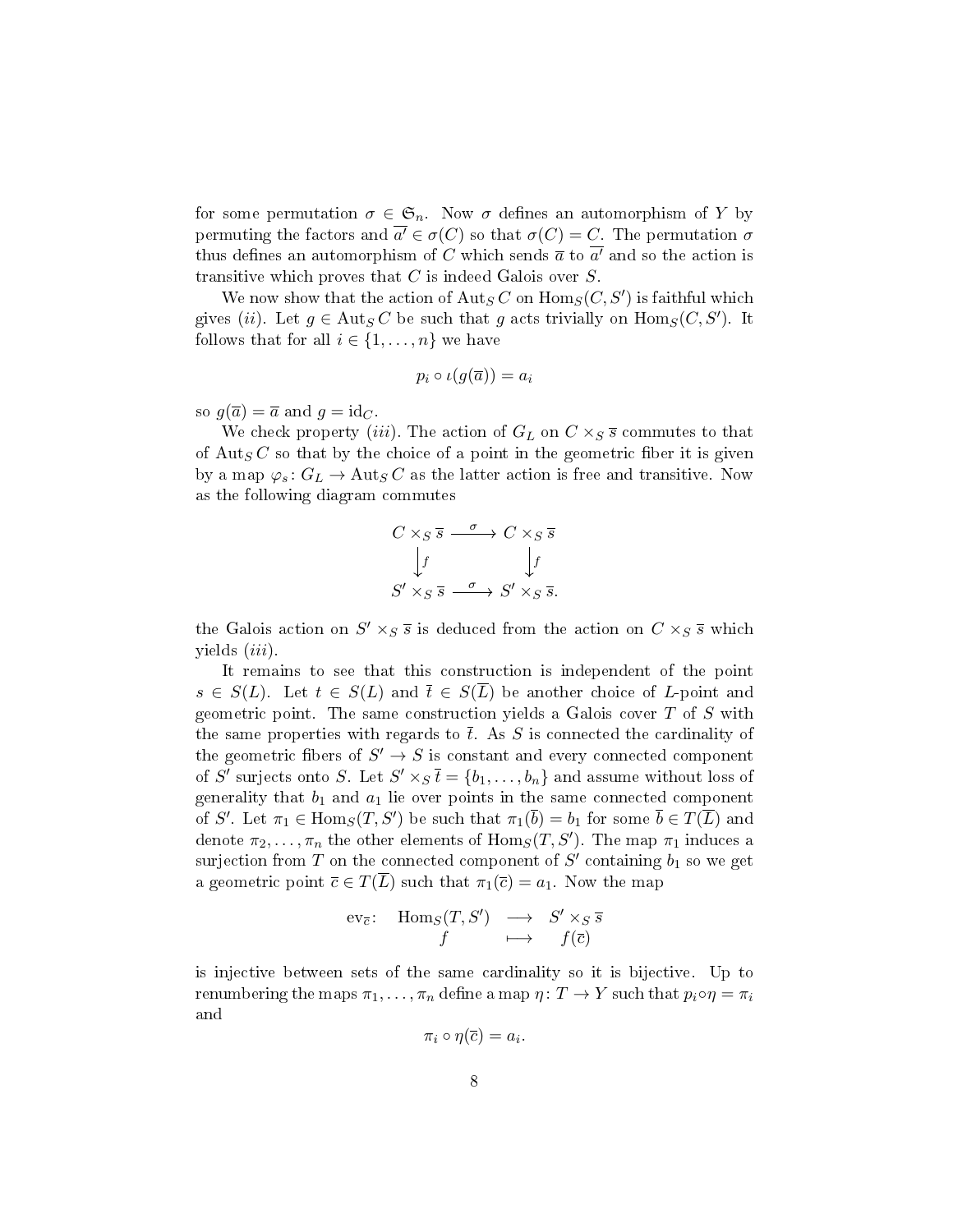We get that  $\eta(\bar{c}) = \bar{a}$  and T maps to C. By the same argument we get a map  $C \to T$  and thus  $T \simeq C$ .  $\Box$ 

From now on, for a finite étale cover of schemes  $S' \to S$  let T be a Galois cover satisfying the properties of the proposition and  $\varphi_s$  be the map given by  $(iii)$  for an  $L$ -point  $s$  of  $S$ . The following lemmas will enable us to check that the open subsets coming from the maps  $\pi_H : T_H \to S$  for  $H \subset \text{Aut}_S T$ have fibers with constant Galois groups where we denote by  $T_H$  the subcover of  $T$  associated to  $H$ .

<span id="page-8-1"></span>**Lemma 3.2.** Let  $S' \to S$  be a finite étale cover of K-schemes and  $L/K$  be an extension of fields. For every  $s \in S(L)$  there is an isomorphism

$$
G_L/\operatorname{Ker}\varphi_s\simeq \operatorname{Gal}(L(S_s'(\overline{L}))/L).
$$

*Proof.* By definition  $Gal(L(S'_{s}(\overline{L}))/L)$  is the quotient  $G_{L}/\operatorname{Ker} \rho_{s}$  where

$$
\rho_s\colon G_L\to \operatorname{Aut} S'\times_S\overline{s}
$$

is the natural Galois action. By property  $(iii)$  of T this action factor through  $\varphi_s\colon G_L\longrightarrow \operatorname{Aut}_S T$ . As  $\operatorname{Aut}_S T$  acts faithfully on  $S'\times_S \overline{s}=\operatorname{Hom}_S(T,S')$  we have Ker  $\varphi_s = \text{Ker } \rho_s$ .  $\Box$ 

<span id="page-8-0"></span>**Lemma 3.3.** Let  $S' \to S$  be a finite étale cover of K-schemes and  $L/K$  be an extension of fields. Let  $s \in S(L)$  and  $H \subset \text{Aut}_S T$  be a subgroup. The fiber  $T_H \times_S s$  has an L-point if and only if there is a  $g \in \text{Aut}_S T$  such that  $\operatorname{Im}\varphi_s \subset gHg^{-1}.$ 

*Proof.* As before we identify  $\text{Hom}_S(T, T_H)$  and  $T_H \times_S \overline{s}$ . The action of  $G_L$  on  $T_H \times_S \overline{s}$  factor through Aut<sub>S</sub>T by  $\varphi_s$ . The stabilizer of the canonical map  $p_H: T \to T_H$  by the action of  $\text{Aut}_S T$  is H so, as the action is transitive, the stabilizer of any element in  $T_H \times_S \overline{s}$  is a conjugate of H. We can now prove the equivalence.

An L-point of  $T_H \times_S s$  corresponds to an element of  $\text{Hom}_S(T, T_H)$  fixed by  $G_L$ . It follows that Im  $\varphi_s$  is a subgroup of its stabilizer, that is a conjugate of H. Conversely, if Im  $\varphi_s$  lie in some conjugate  $gHg^{-1}$  of H it fixes  $g \cdot p_H \in$  $\text{Hom}_S(T, T_H)$  which yields an *L*-point of the fiber. П

We can now prove the main result of this subsection.

<span id="page-8-2"></span>**Theorem 3.4.** Let  $S' \rightarrow S$  be a finite étale cover of K-schemes of finite type. Let  $L/K$  be a local field. Then there are finite groups  $H_1, \ldots, H_n$  and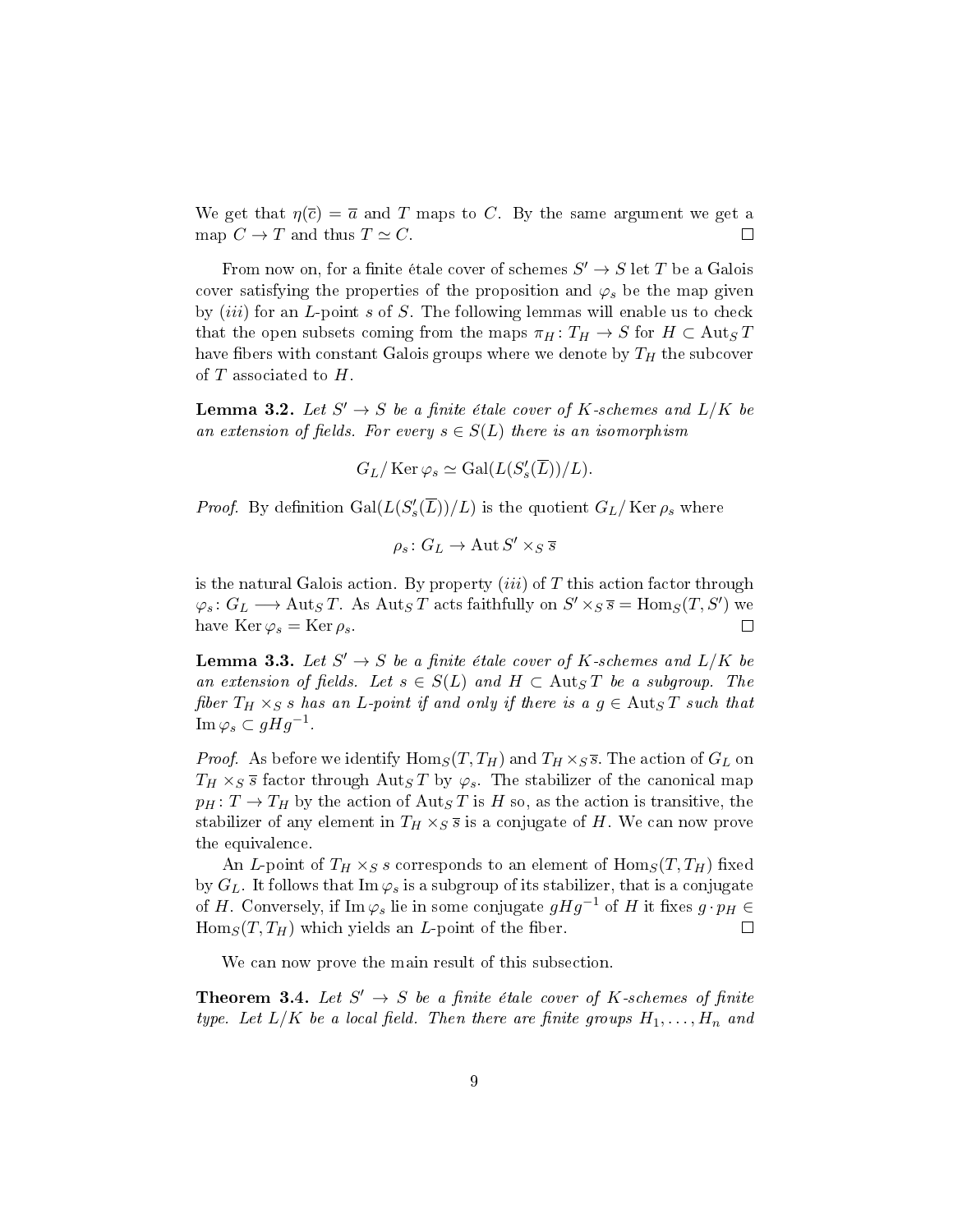a finite covering of  $S(L)$  by disjoint open sets  $(U_i)_{i\in\{1,\dots,n\}}$  such that, for all  $i \in \{1, \ldots, n\}$  and  $s \in S(L)$ ,

$$
s \in U_i \iff \text{Gal}(L(S_s'(\overline{L}))/L) \simeq H_i.
$$

*Proof.* For  $H \subset \text{Aut}_S T$  let  $\pi_H : T_H \to S$  be the canonical map. Consider the subsets

$$
\widetilde{U}_H = \pi_H(T_H(L)) \setminus \bigcup_{G \subsetneq H} \pi_G(T_G(L))
$$

of  $S(L)$ . As the maps  $\pi_G$  for G a subgroup of  $\text{Aut}_S T$  are finite étale they induce open and closed maps for the analytic topologies on  $T_G(L)$  and  $S(L)$ . Hence the sets  $\tilde{U}_H$  are open. The family of those open sets for varying  $H \subset \text{Aut}_S T$  is a covering by construction.

Now choose representatives  $H_1, \ldots, H_n$  of the isomorphism classes of the subgroups of  $\mathrm{Aut}_S T$  and put  $U_i = \bigcup$  $H' \subset \text{Aut}_S T$  $H'\simeq H_i$  $U_{H'}$ . The sets  $(U_i)_{i\in\{1,\dots,n\}}$ 

form an open covering of  $S(L)$ .

We now prove the equivalence

$$
s \in U_i \iff \operatorname{Im} \varphi_s \simeq H_i
$$

for  $s \in S(L)$ . By definition of  $U_i$ , if  $s \in U_i$  we have that s is in  $U_H$  for some subgroup  $H \subset \mathrm{Aut}_S T$  with  $H \simeq H_i$ . It follows that the fiber  $T_H \times_S s$ has an L-point so that by Lemma [3.3](#page-8-0) we have  $\text{Im}\,\varphi_s \,\subset\, gHg^{-1}$  for some  $g \in \mathrm{Aut}_S\, T$ . Now if we have a containment  $\mathrm{Im}\, \varphi_s \subset g G g^{-1}$  for a subgroup  $G \subsetneq H$  then again by Lemma [3.3](#page-8-0) we get that the fiber  $T_G \times_S s$  has an L-point so that  $s \in \pi_G(T_G(L))$  which is impossible by definition of  $U_H$ . It follows that Im  $\varphi_s = gHg^{-1} \simeq H_i$ . The other direction is proved in a similar way.

We also get from the equivalence that the open sets  $(U_i)_{i\in\{1,\ldots,n\}}$  are disjoint from each other.

We conclude the proof by Lemma [3.2](#page-8-1) which gives

Im 
$$
\varphi_s \simeq H_i \iff G_L/\ker \varphi_s \simeq H_i \iff \text{Gal}(L(S'_s(\overline{L}))/L) \simeq H_i.
$$

### 3.2 The case of an abelian scheme

An abelian scheme  $A \to S$  comes with finite étale covers  $A[n] \to S$ , for any integer  $n \in \mathbb{N} \setminus \{0\}$ , given by the kernel of the multiplication by n map. Proposition [2.2](#page-4-0) then allows us to relate the analytic coverings of the base scheme  $S$  obtained by Theorem [3.4](#page-8-2) to the finite monodromy groups of the bers of A.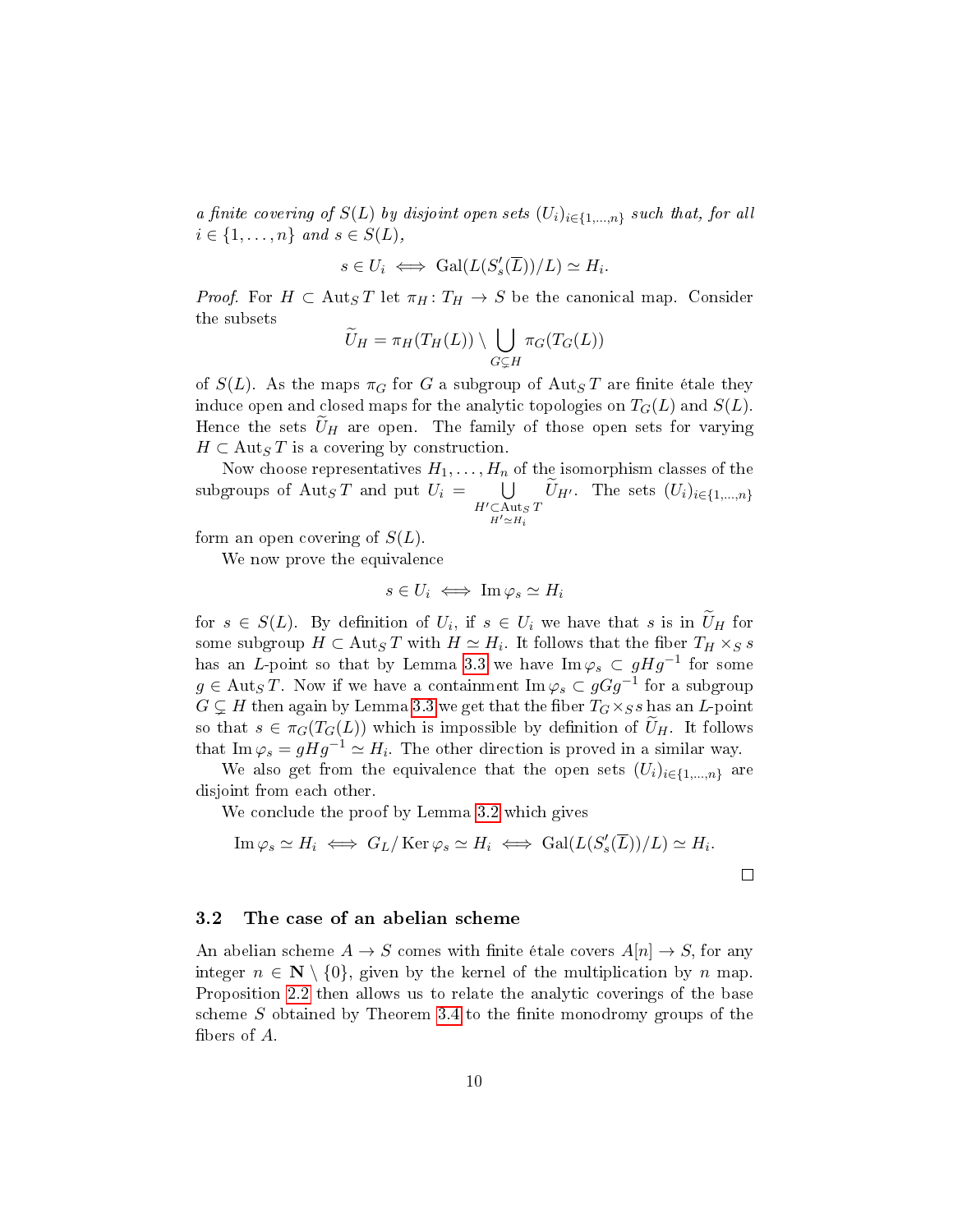<span id="page-10-0"></span>**Theorem 3.5.** Let  $A \rightarrow S$  be an abelian scheme with S over a number field K and connected. Let  $v \in \Sigma_K$  of residue characteristic p. Then there are finite groups  $(G_i)_{1\leq i\leq n}$  and a finite covering of  $S(K_v)$  by disjoint open sets  $(U_i)_{1\leq i\leq n}$  such that for  $s \in S(K_v)$  we have

$$
s \in U_i \iff \Phi_{A_s,v} \simeq G_i.
$$

In particular if  $L/K$  is a finite extension with a place w | v such that  $L_w =$  $K_v$  then for a point  $s \in S(L)$  we have

$$
s_{L_w} \in U_i \iff \Phi_{A_s,w} \simeq G_i.
$$

*Proof.* By Theorem [3.4](#page-8-2) applied to the finite étale cover of the  $\ell$ -torsion  $A[\ell] \to S$  with  $\ell > \max(2 \dim A + 1, p)$  and the local field  $K_v^{\text{un}}$  there are finite groups  $H_1, \ldots, H_n$  and a covering  $(V_i)_{i \in \{1, \ldots, n\}}$  of  $S(K_v^{\text{un}})$  such that

$$
s \in V_i \iff \text{Gal}(K_v^{\text{un}}(A_s[\ell])/K_v^{\text{un}}) \simeq H_i.
$$

By Proposition [2.2](#page-4-0) we have that  $Gal(K_v^{\text{un}}(A_s[\ell])/K_v^{\text{un}})$  is isomorphic either to  $\Phi_{A_s,v}$  or  $\Phi_{A_s,v} \times \mathbf{Z}/\ell \mathbf{Z}$ . For all  $i \in \{1,\ldots,n\}$  such that  $\mathbf{Z}/\ell \mathbf{Z}$  is a direct factor of  $H_i$  let  $G_i = H_i/(\mathbf{Z}/\ell\mathbf{Z})$ . For the remaining indices let  $G_i = H_i$  Now put

$$
U_i^{\text{un}} = \bigcup_{G_j \simeq G_i} V_j
$$

and renumber the  $U_i^{\mathrm{un}}$  to remove the redundancies so that we have

$$
s\in U_i^{\mathrm{un}}\iff \Phi_{A_s,v}\simeq G_i.
$$

The injective map  $S(K_v) \hookrightarrow S(K_v^{\text{un}})$  is continuous so that we get the desired covering by taking  $U_i = U_i^{\text{un}} \cap S(K_v)$ .  $\Box$ 

As a direct consequence for a base scheme S satisfying weak approximation we get fibers with prescribed finite monodromy groups.

<span id="page-10-1"></span>**Corollary 3.6.** Let  $A \rightarrow S$  be an abelian scheme with S over a number field K and satisfying weak approximation. Let  $v_1, \ldots, v_n \in \Sigma_K$  be distinct places and  $s_i \in S(K_{v_i})$  be local points of S for each  $i \in \{1, \ldots, n\}$ . Then there is a point  $s \in S(K)$  with

$$
\Phi_{A_s,v_i} \simeq \Phi_{A_{s_i},v_i}.
$$

We end this section by an example of an elliptic scheme over the affine line minus one point.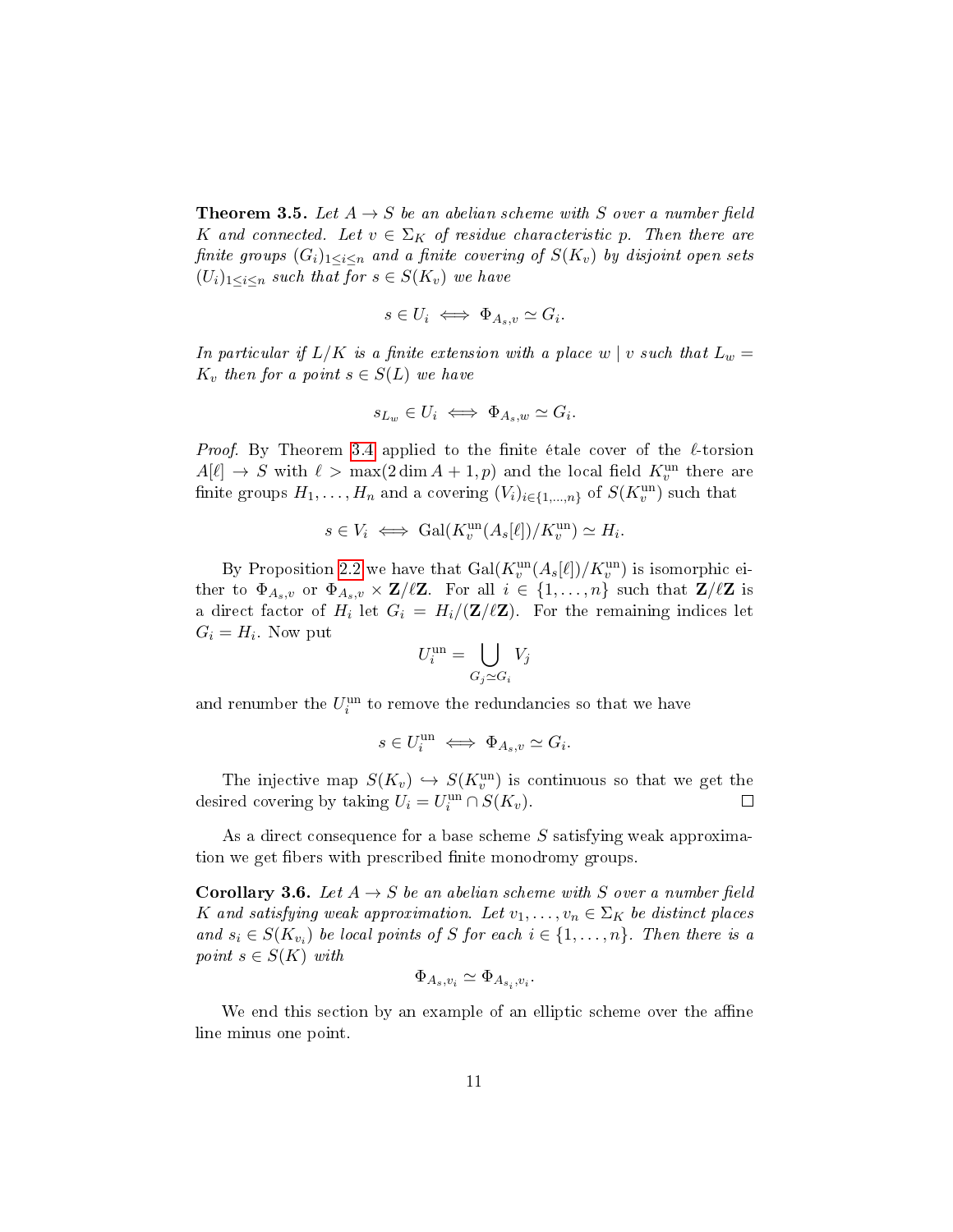**Example 3.7.** Let us consider the abelian scheme of dimension 1 over  $S =$  $\mathbf{A}_{\mathbf{Q}}^{1}\setminus\{0\}$  given by the equation

$$
E: y^2 = x^3 + t.
$$

For any rational point  $s \in S(\mathbf{Q})$  the elliptic curve  $E_s$  fiber of E at s has equation

$$
y^2 = x^3 + s
$$

hence a discriminant  $\Delta_{E_s}=-2^4\!\cdot\!3^3\!\cdot\! s^2$  and has  $0$  as  $j$ -invariant. Furthermore we have  $c_4 = 0$  and  $c_6 = 2^5 \cdot 3^3 \cdot s$  for the classical invariants  $c_4$  and  $c_6$ . We look at the reduction at 2 and 3 of the elliptic curve in the family E. The fact that the j-invariant is 0 gives that these curves have potential good reduction. We are going to construct from the work of Kraus in [\[Kr\]](#page-15-9) explicit open subsets of the open coverings given by Theorem [3.5](#page-10-0) for the 2-adic and 3-adic topologies on  $S$ . We will restrict ourselves to small valuations for  $s$ to have a Weierstrass equation that is minimal at 2 and 3.

We start by looking at the reduction at 3. The table page 356 of [\[Kr\]](#page-15-9) gives the finite monodromy group of  $E_s$  at 3 for  $s \in S(\mathbf{Q})$  depending on the 3-adic valuations of the invariants of  $E_s$  and their reduction mod 9. We treat some cases depending on  $v_3(s)$ :

- $v_3(s) = 0$ :  $\Phi_{E_s,3} = \mathbf{Z}/4\mathbf{Z}$  if  $s \equiv 1$  or 8 mod 9 and  $\Phi_{E_s,3} = \mathbf{Z}/3\mathbf{Z} \rtimes \mathbf{Z}/4\mathbf{Z}$ otherwise.
- $1 \le v_3(s) \le 4$ :  $\Phi_{E_s,3} = \mathbf{Z}/3\mathbf{Z} \rtimes \mathbf{Z}/4\mathbf{Z}$  unless  $v_3(s) = 3$ . In that last case we have  $\Phi_{E_s,3} = \mathbf{Z}/4\mathbf{Z}$  if, by noting  $s = 3^3u$ , we have  $u \equiv 1$  or 8 mod 9.

We see from these computations that the 3-adic open subset of  $S$  corresponding to the group  $\mathbb{Z}/4\mathbb{Z}$  by Theorem [3.5](#page-10-0) contains the open balls  $1+9\mathbb{Z}_3$ ,  $8 + 9\mathbf{Z}_3$ ,  $3^3 + 3^5\mathbf{Z}_3$  and  $8 \cdot 3^3 + 3^5\mathbf{Z}_3$ .

For the reduction at 2 we look at the tables page  $358-359$  of [\[Kr\]](#page-15-9). The equation is minimal for  $-2 \le v_2(s) \le 4$ . We treat some of the possibilities.

- $v_2(s) = 0$ :  $\Phi_{E_s,2} = \mathbf{Z}/3\mathbf{Z}$  if  $s \equiv 1 \mod 4$  and  $\Phi_{E_s,2} = \mathbf{Z}/6\mathbf{Z}$  otherwise.
- $v_2(s) = 1$ :  $\Phi_{E_s,2} = \mathbf{Z}/2\mathbf{Z}$ .
- $v_2(s) = 2$ :  $\Phi_{E_s,2} = \mathbb{Z}/3\mathbb{Z}$  if  $\frac{s}{2^2} \equiv -1 \mod 4$  and  $\Phi_{E_s,2} = SL_2(\mathbf{F}_3)$ otherwise.

As for  $p = 3$  these conditions give open balls contained in the open subsets of the covering given by Theorem [3.5.](#page-10-0)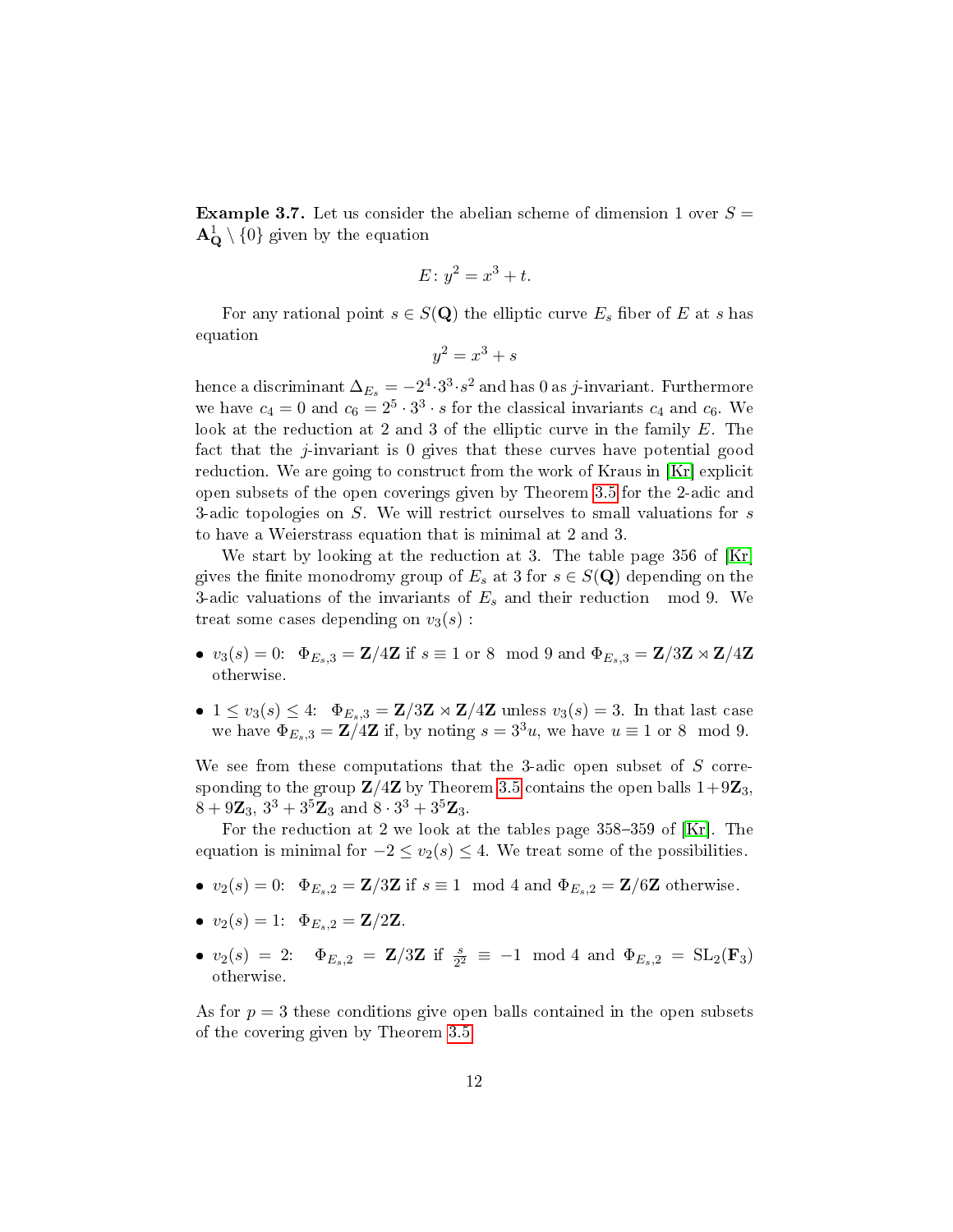We can thus choose elliptic curves with prescribed finite monodromy at 2 and 3 in the list of possibilities. For example the curve

$$
E_4 \colon y^2 = x^3 + 4
$$

has maximal finite monodromy at 2 and 3, i.e.  $\Phi_{E_s,2} = SL_2(\mathbf{F}_3)$  and  $\Phi_{E_s,3} =$  $\mathbf{Z}/3\mathbf{Z} \rtimes \mathbf{Z}/4\mathbf{Z}$ 

### 4 Existence of abelian varieties with maximal  $d(A)$

We will consider the universal abelian scheme  $Z_g \rightarrow H_g$  of principally polarised and linearly rigidified abelian varieties of dimension  $g$ . The construction of the moduli space  $H_g$  is done by D. Mumford in [\[GIT\]](#page-15-5) chapter 7. Weak approximation for  $H_g$  is not known so that we cannot use Corollary [3.6.](#page-10-1) We bypass this difficulty by the following lemma based on a result of T. Ekedahl.

<span id="page-12-0"></span>**Lemma 4.1.** Let  $\varphi: X \to Y$  be a finite étale cover of K-schemes of finite type for a number field  $K$  with  $X$  geometrically irreducible and  $Y$  satisfying weak approximation. Let  $v_1, \ldots, v_n \in \Sigma_K$  be distinct places and  $U_i \subset X(K_{v_i})$ be a nonempty open subset for each  $i \in \{1, \ldots, n\}$ . Then there is a finite extension  $L/K$  with places  $w_i \mid v_i$  for each  $i \in \{1, \ldots, n\}$  with  $L_{w_i} = K_{v_i}$ and an  $x \in X(L)$  such that  $x_{L_{w_i}} \in U_i$  for each  $i \in \{1, \ldots, n\}$ .

*Proof.* As  $\varphi$  is a finite étale cover the sets  $\varphi(U_i)$  are open in  $Y(K_{v_i})$  for each  $i \in \{1, \ldots, n\}$ . By assumption Y satisfies weak approximation and X is geometrically irreducible so that by Theorem 1.3 of [\[Ek\]](#page-15-10) there is a point  $y \in Y(K)$  with  $y_{K_{v_i}} \in \varphi(U_i)$  for each  $i \in \{1, \ldots, n\}$  and  $y$  has a connected fiber. As  $\varphi$  is finite the point  $x \in \varphi^{-1}(y)$  is an *L*-point of X with  $L/K$  a finite extension.

Now for a fixed  $i \in \{1, \ldots, n\}$  the fiber of  $y_{K_{v_i}}$  by  $\varphi$  is given by  $\operatorname{Spec} L \otimes$  $K_{v_i}$ . Furthermore, by construction  $y_{K_{v_i}}$  is in  $\varphi(U_i)$  so that there is a point  $x_i \in U_i$  with  $\varphi(x_i) = y_{K_{v_i}}$ . Such a point corresponds to a place  $w_i | v_i$  of L with  $L_{w_i} = K_{v_i}$  and so we have

$$
x_{L_{w_i}} = x_i.
$$

The point  $x \in X(L)$  has the required properties.

We can now prove our main technical result from which both theorems of the introduction will be deduced.

 $\Box$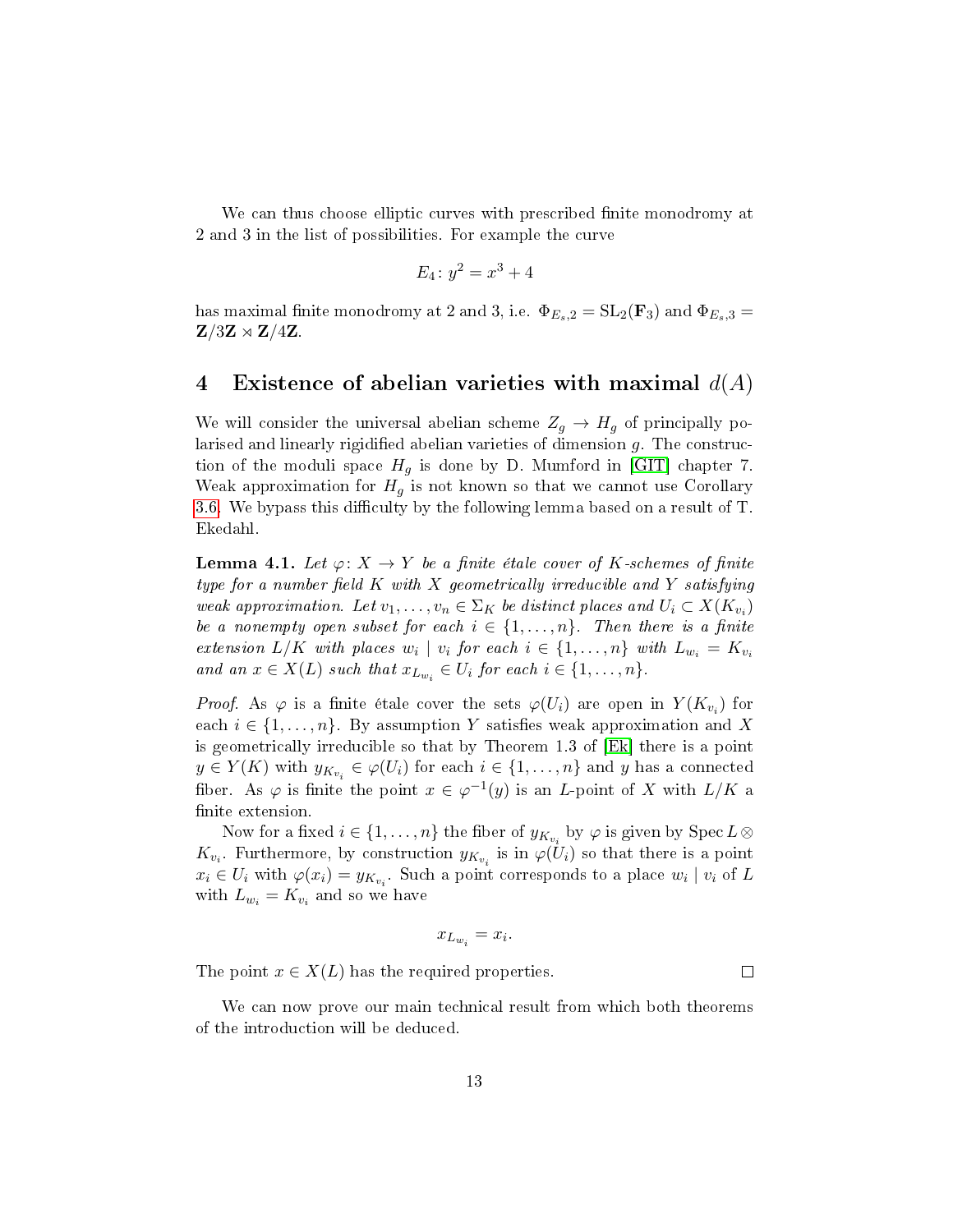<span id="page-13-0"></span>**Theorem 4.2.** Let K be a number field,  $v_1, \ldots, v_n \in \Sigma_K$  and g a nonzero integer. Let  $B_i$  be a principally polarised abelian variety of dimension g over  $K_{v_i}$  for  $1 \leq i \leq n$ . Then there is a finite extension M of K with a principally polarised abelian variety A of dimension g over M with

$$
d(A) = \operatorname*{lcm}_{i \in \{1,\ldots,n\}} \operatorname{Card} \Phi_{B_i,v_i}.
$$

*Proof.* With a preliminary finite extension of K unramified at the places  $v_i$ and with enough places above each one of them (using Theorem 4 of the chapter 6 of [\[Ri\]](#page-15-7)) we can assume the  $v_i$  are distinct. Let  $b_i \in H_g(K_{v_i})$  be points with fiber  $B_i$  for each  $i \in \{1, \ldots, n\}$ . By Theorem [3.5](#page-10-0) applied to  $Z_g \to H_g$  there is an open subset  $U_i$  of  $H_g(K_{v_i})$  with  $b_i \in U_i$  and such that

$$
s \in U_i \iff \Phi_{A_s, v_i} \simeq \Phi_{B_i, v_i}
$$

where we denote by  $A_s$  the abelian variety  $(Z_q)_s$  given by a point  $s \in H_q$ . As  $H<sub>g</sub>$  is quasi-projective and geometrically irreducible there is a geometrically irreducible affine open subset  $U \subset H_g$  with  $b_1, \ldots, b_n \in U$ .

Let  $\varphi: U \to \mathbf{A}^k_K$  be the map given by Noether's normalization lemma. As  $\varphi$  is generically étale there is a nonempty affine open subset  $V \subset U$  and an open subset  $Y \subset \mathbf{A}^k_K$  such that

$$
\varphi_{|V} \colon V \longrightarrow Y
$$

is finite étale. Let  $F=U\backslash V$ . The subsets  $U_i\cap V(K_{v_i})=U_i\cap U(K_{v_i})\backslash F(K_{v_i})$ are open and nonempty. Indeed we have  $b_i \in U_i \cap U(K_{v_i})$  by construction so that  $U_i \cap U(K_{v_i})$  is nonempty open and  $F$  is of positive codimension hence  $F(K_{v_i})$  is of empty interior. Now Lemma [4.1](#page-12-0) provides a point  $s \in V(L)$  for a finite extension  $L/K$  and places  $w_i \in \Sigma_L$  with  $L_{w_i} = K_{v_i}$  and  $s_{L_{w_i}} \in U_i$ for each  $i \in \{1, \ldots n\}$ . The abelian variety  $A_s$  given by  $s \in H_q(L)$  verifies

$$
\Phi_{A_s,w_i}=\Phi_{B_i,v_i}
$$

by Theorem [3.5.](#page-10-0) It follows by Theorem [2.4](#page-5-0) that  $\lim_{i \in \{1,\dots,n\}} \text{Card} \, \Phi_{B_i,v_i} \mid d(A_s)$ .

To get equality, for any place  $w \in \Sigma_L \setminus \{w_1, \ldots, w_n\}$  of bad reduction for  $A_s$  consider the extension  $M_w$  of  $L_w$  of degree Card  $\Phi_{A_s,w}$  given by Lemma [2.1.](#page-3-0) Let d be the lowest common multiple of the degrees of the extensions  $M_w$  obtained in this way and replace  $M_w$  by its unramified extension of degree  $d/\operatorname{Card} \Phi_{A_s,w}$  so that the extensions  $M_w/L_w$  have all degree d and are such that  $(A_s)_{M_w}$  is semi-stable. Let  $M_{w_i}/L_{w_i}$  be the unique unramified extension of degree d for all  $i \in \{1, \ldots, n\}$  and M be the field extension of L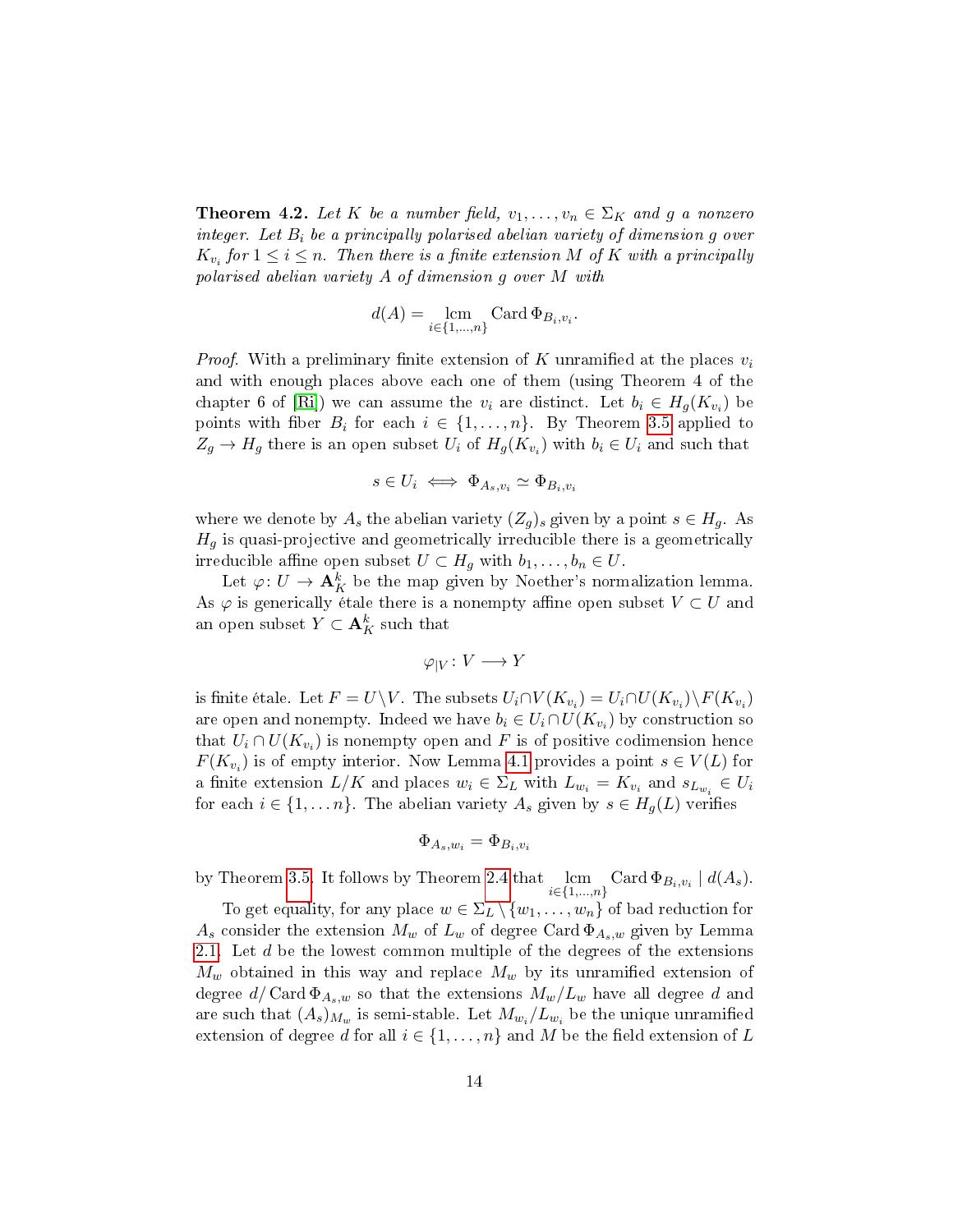given by Proposition [2.3](#page-4-1) applied to the local extensions  $M_w$  for all  $w \in \Sigma_L$ of bad reduction. We have

$$
d((A_s)_M) = \operatorname*{lcm}_{w \in \Sigma_M} \operatorname{Card} \Phi_{(A_s)_M,w}
$$

which by construction is  $\lim_{i \in \{1,\ldots,n\}}$  Card  $\Phi_{B_i,v_i}$  as  $(A_s)_M$  has semi-stable reduction for all places of  $\Sigma_M$  not above one of the  $w_i$  and there is a unique place  $W_i$  above each  $w_i$  such that

$$
\Phi_{(A_s)_M,W_i} = \Phi_{B_i,v_i}.
$$

 $\Box$ 

As stated in the introduction, from the proof of the theorem we get the following local-global result for finite monodromy groups.

**Theorem 4.3.** Let  $K$  be a number field and  $g$  a nonzero integer. Let  $G_1, \ldots, G_n$  be finite groups such that there are places  $v_1, \ldots, v_n \in \Sigma_K$  and principally polarised abelian varieties  $A_i$  of dimension  $g$  over  $K_{v_i}$  for all  $1 \leq i \leq n$ , such that

$$
\Phi_{A_i, v_i} = G_i.
$$

Then there is a finite extension L of K and places  $w_1, \ldots, w_n \in \Sigma_L$  and a principally polarised abelian variety A of dimension g over L such that for all  $1 \leq i \leq n$  we have

$$
\Phi_{A,w_i} = G_i.
$$

We now prove Theorems [1.3](#page-1-1) and [1.4.](#page-1-0)

Proof. (of Theorem [1.3\)](#page-1-1)

Let  $p_1, \ldots, p_n$  be the prime divisors of  $d_g(K)$ . By Theorem [2.4](#page-5-0) there are principally polarised abelian varieties  $B_1, \ldots, B_n$  of dimension g over K and (not necessarily distinct) places  $v_1, \ldots, v_n$  with

$$
v_{p_i}(\text{Card }\Phi_{B_i,v_i})=v_{p_i}(d_g(K)).
$$

Applying Theorem [4.2](#page-13-0) to the varieties  $(B_1)_{v_1}, \ldots, (B_n)_{v_n}$  yields the result.  $\Box$ 

*Proof.* (of Theorem [1.4\)](#page-1-0) Applying Theorem [4.2](#page-13-0) to the field  $K$  and the abelian varieties obtained by Theorem 1.1 of [\[Ph\]](#page-15-1) gives an abelian variety A over a number field L with  $\frac{M(2g)}{2g-1} = d(A)$ . The inequality  $d_g \le M(2g)$  follows from equality [\(1\)](#page-2-0) and Corollary 6.3 of [\[SZ\]](#page-15-4).  $\Box$